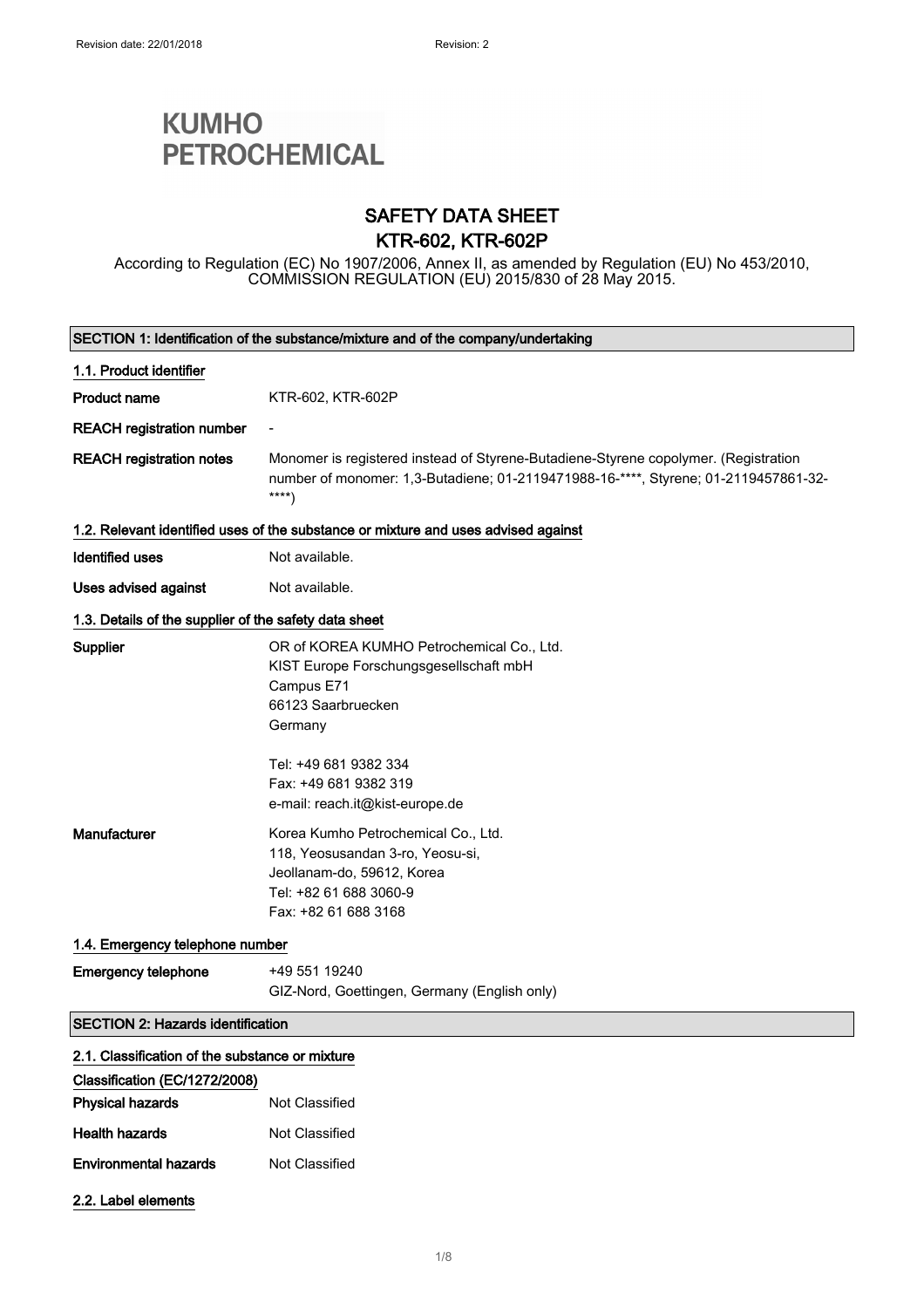#### Hazard statements MC Not Classified

| 2.3. Other hazards                                       |          |
|----------------------------------------------------------|----------|
| <b>SECTION 3: Composition/information on ingredients</b> |          |
| 3.2. Mixtures                                            |          |
| <b>Styrene-Butadiene Copolymer</b>                       | 98-99 %  |
| CAS number: 9003-55-8                                    |          |
| Classification<br>Not Classified                         |          |
| <b>Additives</b>                                         | $1 - 2%$ |
| $CAS$ number: $-$                                        |          |
| Classification                                           |          |

Not Classified

The full text for all hazard statements is displayed in Section 16.

#### SECTION 4: First aid measures

#### 4.1. Description of first aid measures

| General information | Get medical attention.                                                                                                                                                                                                                                                                                                           |
|---------------------|----------------------------------------------------------------------------------------------------------------------------------------------------------------------------------------------------------------------------------------------------------------------------------------------------------------------------------|
| Inhalation          | Move affected person to fresh air and keep warm and at rest in a position comfortable for<br>breathing. When breathing is difficult, properly trained personnel may assist affected person<br>by administering oxygen. Get medical attention if any discomfort continues. If breathing stops,<br>provide artificial respiration. |
| Ingestion           | Rinse mouth. Do not induce vomiting. If vomiting occurs, the head should be kept low so that<br>vomit does not enter the lungs. Get medical attention if any discomfort continues.                                                                                                                                               |
| <b>Skin contact</b> | Remove contaminated clothing and rinse skin thoroughly with water. Continue to rinse for at<br>least 15 minutes. Get medical attention if any discomfort continues.                                                                                                                                                              |
| Eye contact         | Do not rub eye. Remove any contact lenses and open eyelids wide apart. Continue to rinse<br>for at least 15 minutes. Get medical attention if irritation persists after washing.                                                                                                                                                 |

#### 4.2. Most important symptoms and effects, both acute and delayed

### 4.3. Indication of any immediate medical attention and special treatment needed

Notes for the doctor Treatment may vary with condition of victim and specifics of incident.

### SECTION 5: Firefighting measures

#### 5.1. Extinguishing media

| Suitable extinguishing media      | Extinguish with dry sand. Alcohol-resistant foam. Carbon dioxide (CO2). Dry chemicals. Water<br>spray. |
|-----------------------------------|--------------------------------------------------------------------------------------------------------|
| Unsuitable extinguishing<br>media | Do not use water jet as an extinguisher, as this will spread the fire.                                 |

#### 5.2. Special hazards arising from the substance or mixture

Specific hazards **Irritating gases or vapours.** Dust or gas may ignite by flames. Dust may form explosive mixture with air. May explode when heated or when exposed to flames or sparks. Containers can burst violently or explode when heated, due to excessive pressure build-up.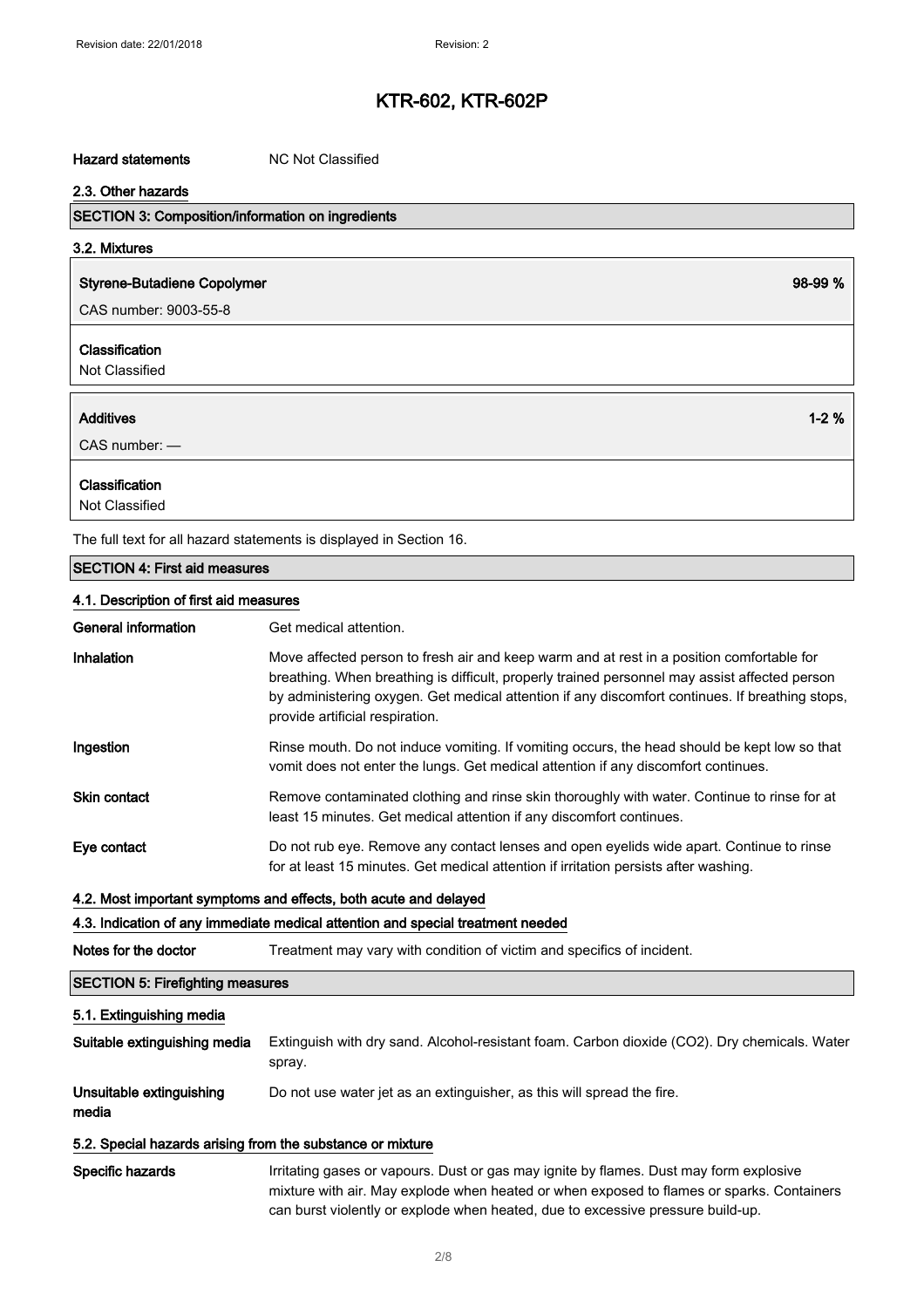| Hazardous combustion<br>products                          | Oxides of carbon. Thermal decomposition or combustion may liberate carbon oxides and<br>other toxic gases or vapours.                                                                                                                                                                                                                                                                                                                                                                                         |
|-----------------------------------------------------------|---------------------------------------------------------------------------------------------------------------------------------------------------------------------------------------------------------------------------------------------------------------------------------------------------------------------------------------------------------------------------------------------------------------------------------------------------------------------------------------------------------------|
| 5.3. Advice for firefighters                              |                                                                                                                                                                                                                                                                                                                                                                                                                                                                                                               |
| Protective actions during<br>firefighting                 | Keep up-wind to avoid fumes. Fight advanced or massive fires from safe distance or protected<br>location. Avoid inhalation of materials or combustion by-products. Cool containers exposed to<br>flames with water until well after the fire is out. Move containers from fire area if it can be done<br>without risk.                                                                                                                                                                                        |
| Special protective equipment<br>for firefighters          | Use protective equipment appropriate for surrounding materials.                                                                                                                                                                                                                                                                                                                                                                                                                                               |
| <b>SECTION 6: Accidental release measures</b>             |                                                                                                                                                                                                                                                                                                                                                                                                                                                                                                               |
|                                                           | 6.1. Personal precautions, protective equipment and emergency procedures                                                                                                                                                                                                                                                                                                                                                                                                                                      |
| <b>Personal precautions</b>                               | Wear protective clothing as described in Section 8 of this safety data sheet. Avoid heat,<br>flames and other sources of ignition. Keep upwind. Do not handle broken packages without<br>protective equipment. Provide adequate ventilation. Avoid generation of dust.                                                                                                                                                                                                                                        |
| 6.2. Environmental precautions                            |                                                                                                                                                                                                                                                                                                                                                                                                                                                                                                               |
| <b>Environmental precautions</b>                          | Store away from waterwork or drainage system. Prevent run-off from entering ground, storm<br>sewers and ditches which lead to natural waterways. If large spills, call emergency services to<br>get advice.                                                                                                                                                                                                                                                                                                   |
| 6.3. Methods and material for containment and cleaning up |                                                                                                                                                                                                                                                                                                                                                                                                                                                                                                               |
| Methods for cleaning up                                   | Small Spillages: Collect spilled material in appropriate container for disposal. Large Spillages:<br>Keep up-wind to avoid fumes. Build dikes to control spillage. Avoid lowland and keep upwind.<br>Dispose of contents/containers in accordance with local / regional / national / international<br>regulations.                                                                                                                                                                                            |
| 6.4. Reference to other sections                          |                                                                                                                                                                                                                                                                                                                                                                                                                                                                                                               |
| Reference to other sections                               | For personal protection, see Section 8. For waste disposal, see section 13.                                                                                                                                                                                                                                                                                                                                                                                                                                   |
| <b>SECTION 7: Handling and storage</b>                    |                                                                                                                                                                                                                                                                                                                                                                                                                                                                                                               |
| 7.1. Precautions for safe handling                        |                                                                                                                                                                                                                                                                                                                                                                                                                                                                                                               |
| <b>Usage precautions</b>                                  | Wear protective clothing as described in Section 8 of this safety data sheet. Storage tanks<br>and other containers must be earthed. Avoid heat, flames and other sources of ignition. Wash<br>thoroughly after handling. Do not act pressure, cutting, welding, soldering, drilling, grinding,<br>etc. All handling should only take place in well-ventilated areas. Avoid handling which leads to<br>dust formation. Avoid inhalation of dust and contact with skin and eyes. Avoid temperature<br>>316 °C. |
|                                                           | 7.2. Conditions for safe storage, including any incompatibilities                                                                                                                                                                                                                                                                                                                                                                                                                                             |
| <b>Storage precautions</b>                                | Store and handle in accordance with all current regulations and standards. Keep container<br>tightly sealed when not in use. Store in tightly-closed, original container in a dry, cool and well-<br>ventilated place. Do not store near heat sources or expose to high temperatures. Protect<br>against direct sunlight.                                                                                                                                                                                     |
| 7.3. Specific end use(s)                                  |                                                                                                                                                                                                                                                                                                                                                                                                                                                                                                               |
| Specific end use(s)                                       | Not available.                                                                                                                                                                                                                                                                                                                                                                                                                                                                                                |
| <b>SECTION 8: Exposure Controls/personal protection</b>   |                                                                                                                                                                                                                                                                                                                                                                                                                                                                                                               |
| 8.1. Control parameters                                   |                                                                                                                                                                                                                                                                                                                                                                                                                                                                                                               |
| Occupational exposure limits                              |                                                                                                                                                                                                                                                                                                                                                                                                                                                                                                               |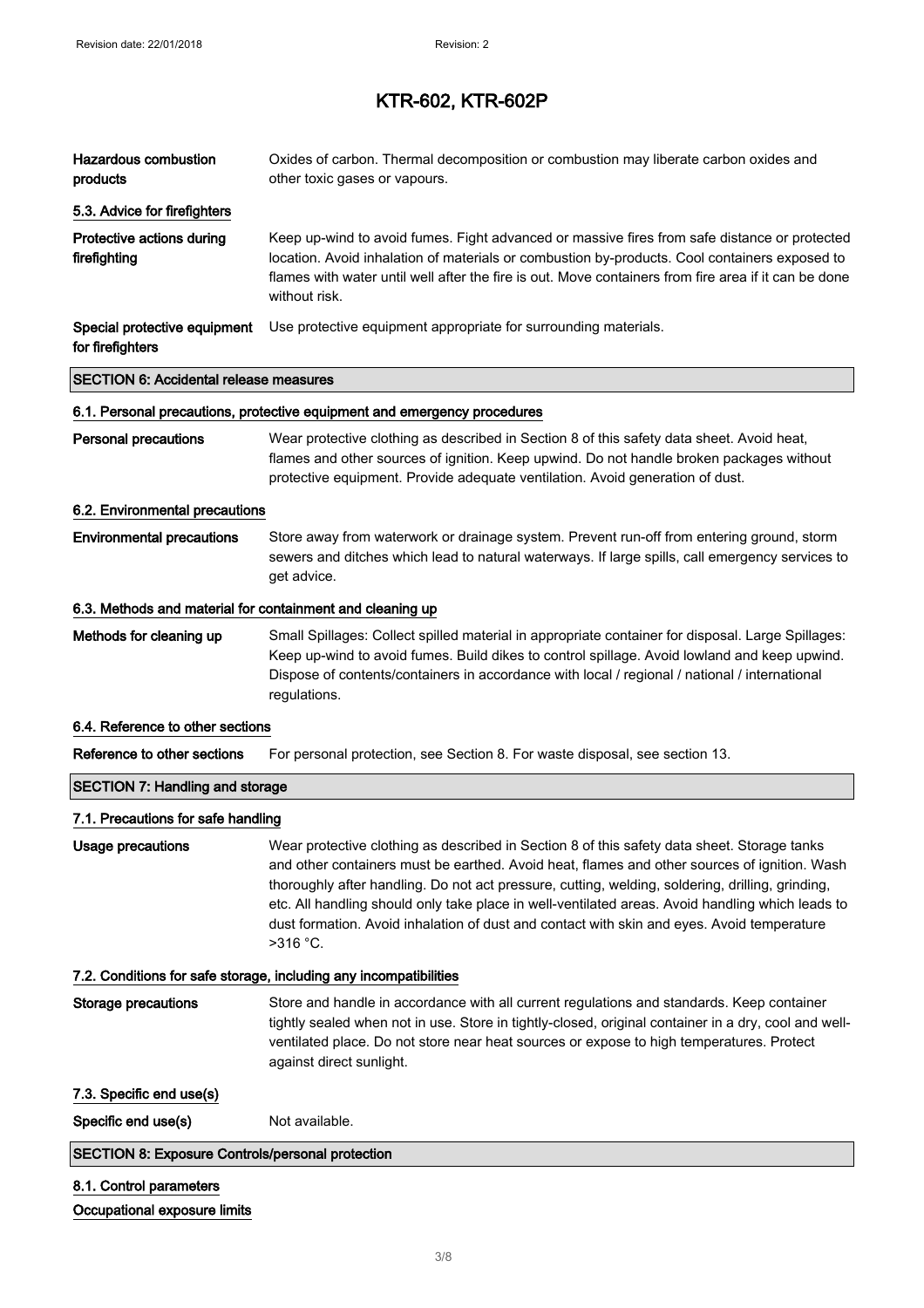### ACGIH

Ingredient comments No exposure limits known for ingredient(s).

### 8.2. Exposure controls







| Appropriate engineering<br>controls | Provide adequate general and local exhaust ventilation.                                                                                                                                                                        |
|-------------------------------------|--------------------------------------------------------------------------------------------------------------------------------------------------------------------------------------------------------------------------------|
| Eye/face protection                 | The following protection should be worn: Chemical splash goggles.                                                                                                                                                              |
| Hand protection                     | Wear suitable gloves.                                                                                                                                                                                                          |
| Other skin and body<br>protection   | Wear suitable protective clothing.                                                                                                                                                                                             |
| Hygiene measures                    | Use engineering controls to reduce air contamination to permissible exposure level. Provide<br>eyewash station and safety shower. Wash hands after handling.                                                                   |
| Respiratory protection              | If ventilation is inadequate, suitable respiratory protection must be worn. Under frequent use<br>or heavy exposure, respiratory protection may be needed. In case of dust formation, wear<br>respirator with particle filter. |

#### SECTION 9: Physical and Chemical Properties

## 9.1. Information on basic physical and chemical properties Appearance Solid Colour White. Odour Not available. Odour threshold Not available. Not available. pH Not available. Not available. Melting point Not applicable.

Initial boiling point and range Not applicable. Flash point Not available.

Evaporation rate Mot applicable. Upper/lower flammability or Not available.

explosive limits

Other flammability **Not** available. Vapour pressure **Not applicable**. Vapour density **Not** applicable. Relative density  $0.94 \ @ ^{\circ}C$ Solubility(ies) **Insoluble in water.** 

Partition coefficient Not applicable.

Auto-ignition temperature Not available.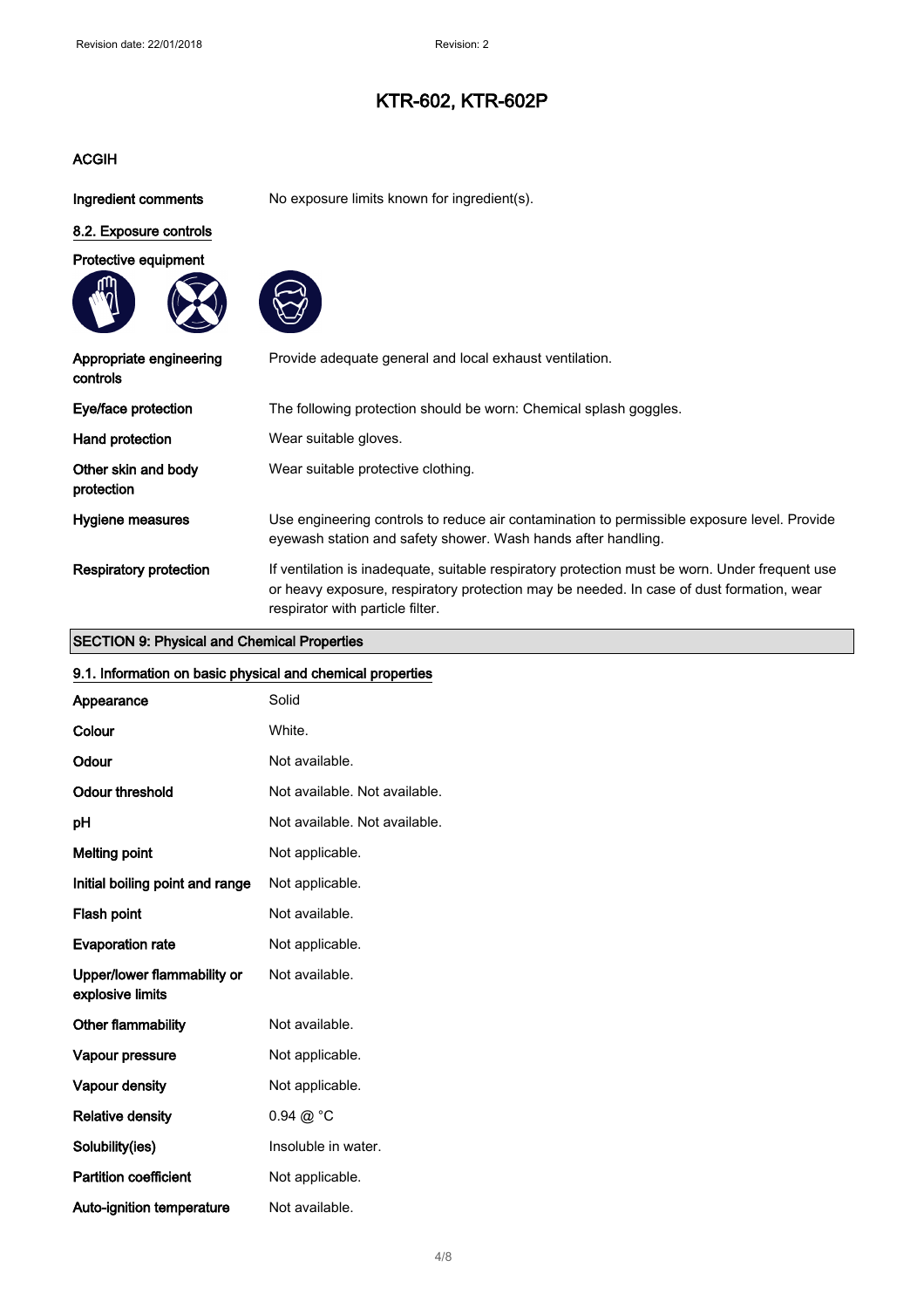| <b>Decomposition Temperature</b>                                    | Not available.                                                                                                                                              |  |
|---------------------------------------------------------------------|-------------------------------------------------------------------------------------------------------------------------------------------------------------|--|
| <b>Viscosity</b>                                                    | Not applicable.                                                                                                                                             |  |
| <b>Explosive properties</b>                                         | Not available.                                                                                                                                              |  |
| <b>Oxidising properties</b>                                         | Not available.                                                                                                                                              |  |
| 9.2. Other information                                              |                                                                                                                                                             |  |
| Molecular weight                                                    | Not available.                                                                                                                                              |  |
| <b>SECTION 10: Stability and reactivity</b>                         |                                                                                                                                                             |  |
| 10.1. Reactivity                                                    |                                                                                                                                                             |  |
| Reactivity                                                          | Not available.                                                                                                                                              |  |
| 10.2. Chemical stability                                            |                                                                                                                                                             |  |
| <b>Stability</b>                                                    | Stable at normal ambient temperatures and when used as recommended. Avoid above 316<br>°C.                                                                  |  |
| 10.3. Possibility of hazardous reactions                            |                                                                                                                                                             |  |
| Possibility of hazardous<br>reactions                               | Will not occur.                                                                                                                                             |  |
| 10.4. Conditions to avoid                                           |                                                                                                                                                             |  |
| <b>Conditions to avoid</b>                                          | Avoid heat, flames and other sources of ignition. Avoid contact with incompatible materials.                                                                |  |
| 10.5. Incompatible materials                                        |                                                                                                                                                             |  |
| Materials to avoid                                                  | Acids and bases. Flammable/combustible materials. Hydrocarbons - halogenated. Strong<br>oxidising agents.                                                   |  |
|                                                                     | 10.6. Hazardous decomposition products                                                                                                                      |  |
| Hazardous decomposition<br>products                                 | Thermal decomposition or combustion may liberate carbon oxides and other toxic gases or<br>vapours. Oxides of carbon. Hydrocarbons. Hydrogen cyanide (HCN). |  |
| <b>SECTION 11: Toxicological information</b>                        |                                                                                                                                                             |  |
| 11.1. Information on toxicological effects                          |                                                                                                                                                             |  |
| Acute toxicity - oral                                               | Not available.                                                                                                                                              |  |
| Notes (oral LD <sub>50</sub> )                                      |                                                                                                                                                             |  |
| Acute toxicity - dermal<br>Notes (dermal LD <sub>50</sub> )         | Not available.                                                                                                                                              |  |
| Acute toxicity - inhalation<br>Notes (inhalation LC <sub>50</sub> ) | Not available.                                                                                                                                              |  |
| Skin corrosion/irritation<br>Animal data                            | Not available.                                                                                                                                              |  |
| Serious eye damage/irritation<br>Serious eye damage/irritation      | Not available.                                                                                                                                              |  |
| Germ cell mutagenicity<br>Genotoxicity - in vitro                   | Not available.                                                                                                                                              |  |
| Genotoxicity - in vivo                                              | Not available.                                                                                                                                              |  |
| Carcinogenicity                                                     |                                                                                                                                                             |  |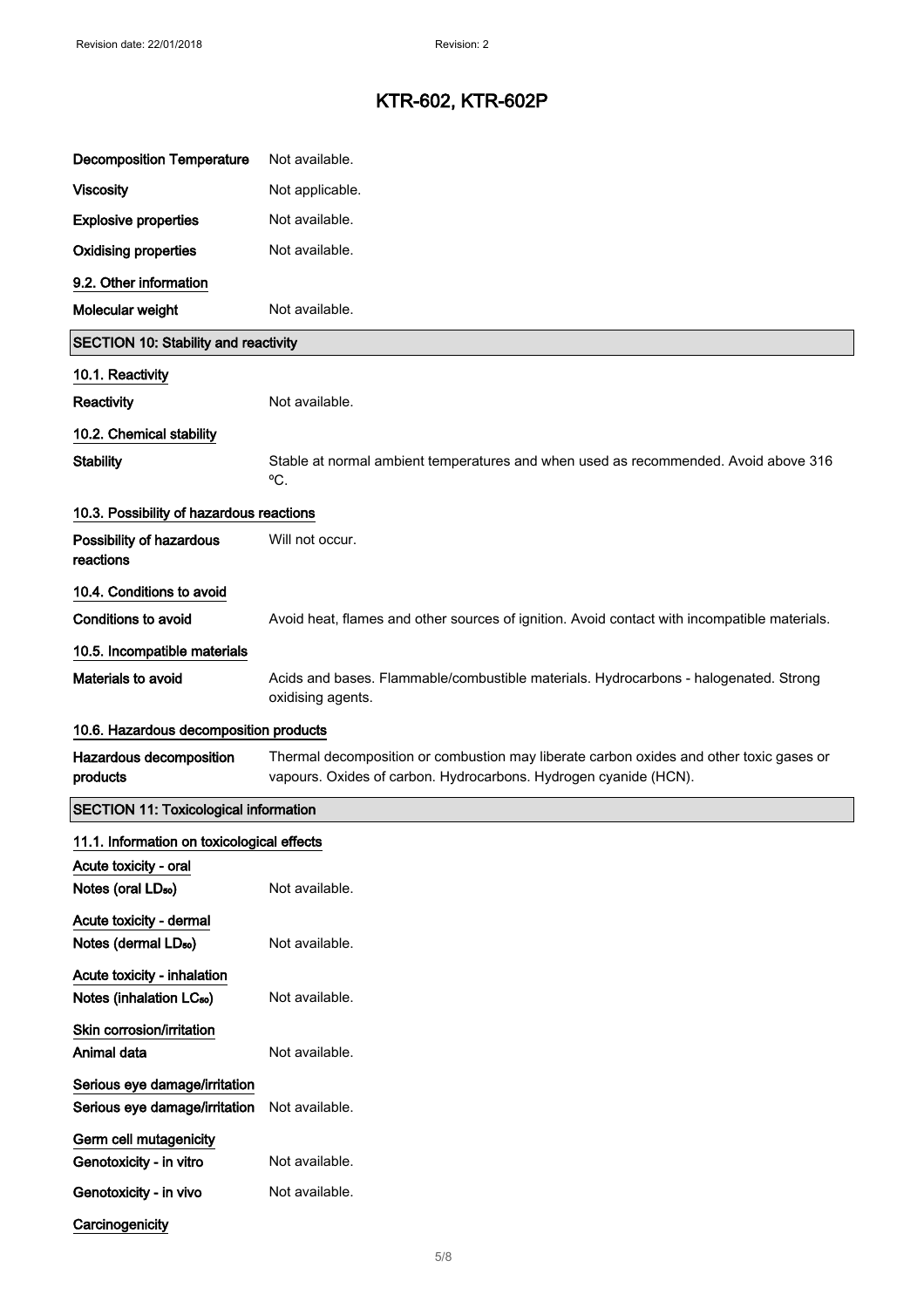| Carcinogenicity                                    | Not available. Contains Styrene-Butadiene Copolymer classified as IARC Group 3<br>carcinogens. |
|----------------------------------------------------|------------------------------------------------------------------------------------------------|
| Reproductive toxicity                              |                                                                                                |
| Reproductive toxicity - fertility                  | Not available.                                                                                 |
| Reproductive toxicity -<br>development             | Not available.                                                                                 |
| Specific target organ toxicity - single exposure   |                                                                                                |
| STOT - single exposure                             | Not available.                                                                                 |
| Specific target organ toxicity - repeated exposure |                                                                                                |
| STOT - repeated exposure                           | Not available.                                                                                 |
| <b>SECTION 12: Ecological Information</b>          |                                                                                                |
| Ecotoxicity                                        | There are no data on the ecotoxicity of this product.                                          |
| 12.1. Toxicity                                     |                                                                                                |
| Acute toxicity - fish                              | Not available.                                                                                 |
| Acute toxicity - aquatic<br>invertebrates          | Not available.                                                                                 |
| Acute toxicity - aquatic plants                    | Not available.                                                                                 |
| Acute toxicity -<br>microorganisms                 | Not available.                                                                                 |
| Acute toxicity - terrestrial                       | Not available.                                                                                 |
| Chronic toxicity - fish early life<br>stage        | Not available.                                                                                 |
| Short term toxicity - embryo<br>and sac fry stages | Not available.                                                                                 |
| Chronic toxicity - aquatic<br>invertebrates        | Not available.                                                                                 |
| 12.2. Persistence and degradability                |                                                                                                |
| Persistence and degradability Not available.       |                                                                                                |
| Biodegradation                                     | Not available.                                                                                 |
| 12.3. Bioaccumulative potential                    |                                                                                                |
| <b>Partition coefficient</b>                       | Not applicable.                                                                                |
| 12.4. Mobility in soil                             |                                                                                                |
| <b>Mobility</b>                                    | Not available.                                                                                 |
| 12.5. Results of PBT and vPvB assessment           |                                                                                                |
| Results of PBT and vPvB<br>assessment              | This product does not contain any substances classified as PBT or vPvB.                        |
| 12.6. Other adverse effects                        |                                                                                                |
| Other adverse effects                              | Not available.                                                                                 |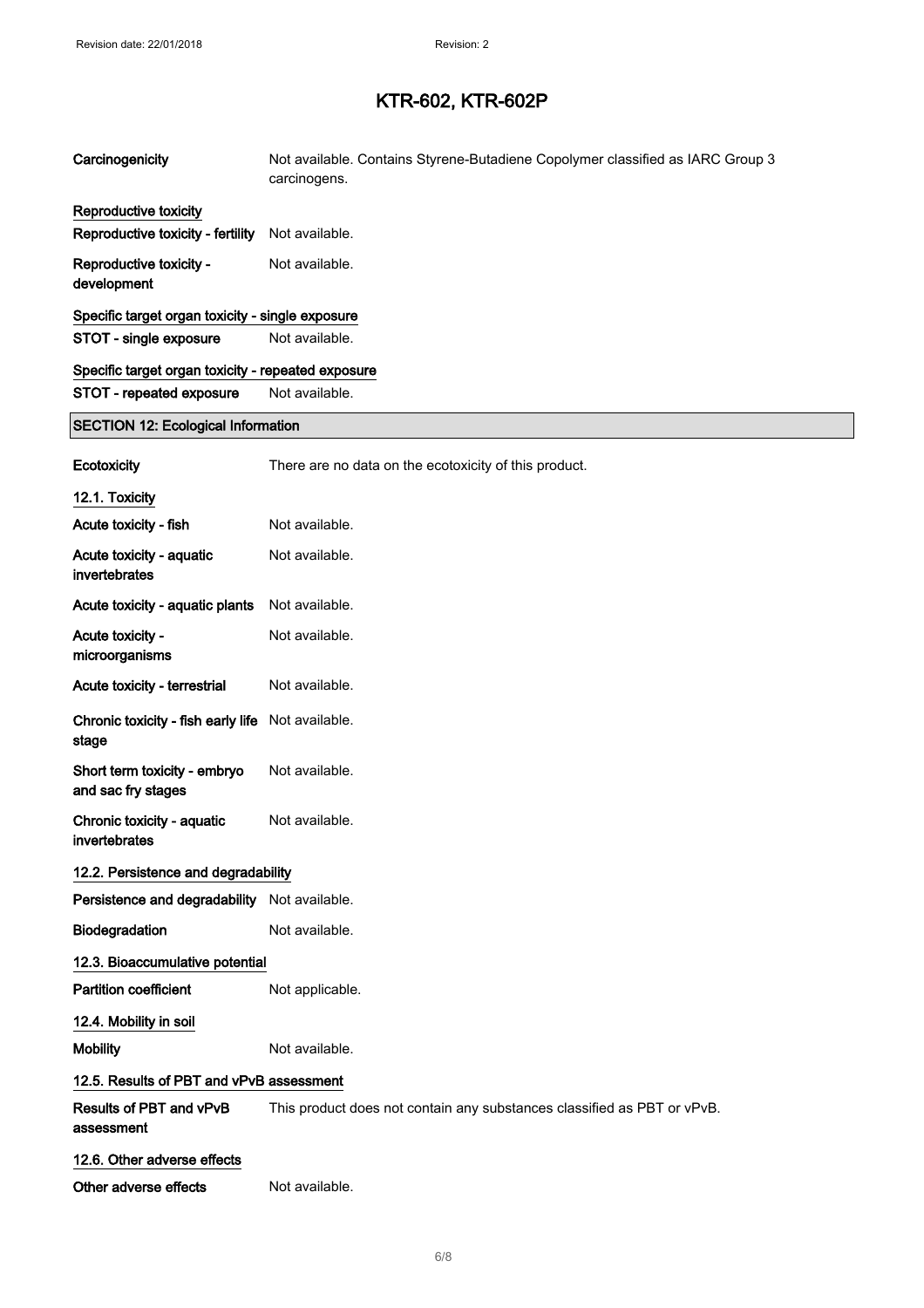### SECTION 13: Disposal considerations

Revision 2

| 13.1. Waste treatment methods                                                                  |                                                                                                                                                                                                                                                                                                                                                            |
|------------------------------------------------------------------------------------------------|------------------------------------------------------------------------------------------------------------------------------------------------------------------------------------------------------------------------------------------------------------------------------------------------------------------------------------------------------------|
| <b>General information</b>                                                                     | Dispose of contents/containers in accordance with local/regional/national/international<br>regulations. Waste is suitable for incineration. If the waste contains designated waste and<br>difficult to separate, incinerate it or reduce the volume following the similar way as<br>incineration. If applicable, pretreat waste with oil/water separation. |
| <b>Disposal methods</b>                                                                        | Confirm disposal procedures with environmental engineer and local regulations. Dispose of<br>the waste by oneself or contact disposal company.                                                                                                                                                                                                             |
| <b>SECTION 14: Transport information</b>                                                       |                                                                                                                                                                                                                                                                                                                                                            |
| General                                                                                        | The product is not covered by international regulations on the transport of dangerous goods<br>(IMDG, IATA, ADR/RID).                                                                                                                                                                                                                                      |
| 14.1. UN number                                                                                |                                                                                                                                                                                                                                                                                                                                                            |
| Not applicable.                                                                                |                                                                                                                                                                                                                                                                                                                                                            |
| 14.2. UN proper shipping name                                                                  |                                                                                                                                                                                                                                                                                                                                                            |
| Not applicable.                                                                                |                                                                                                                                                                                                                                                                                                                                                            |
| 14.3. Transport hazard class(es)                                                               |                                                                                                                                                                                                                                                                                                                                                            |
| Not applicable.                                                                                |                                                                                                                                                                                                                                                                                                                                                            |
| 14.4. Packing group                                                                            |                                                                                                                                                                                                                                                                                                                                                            |
| Not applicable.                                                                                |                                                                                                                                                                                                                                                                                                                                                            |
| 14.5. Environmental hazards                                                                    |                                                                                                                                                                                                                                                                                                                                                            |
| Environmentally hazardous substance/marine pollutant<br>No.                                    |                                                                                                                                                                                                                                                                                                                                                            |
| 14.6. Special precautions for user                                                             |                                                                                                                                                                                                                                                                                                                                                            |
| Not applicable.                                                                                |                                                                                                                                                                                                                                                                                                                                                            |
|                                                                                                | 14.7. Transport in bulk according to Annex II of MARPOL and the IBC Code                                                                                                                                                                                                                                                                                   |
| Transport in bulk according to Not applicable.<br>Annex II of MARPOL 73/78<br>and the IBC Code |                                                                                                                                                                                                                                                                                                                                                            |
| <b>SECTION 15: Regulatory information</b>                                                      |                                                                                                                                                                                                                                                                                                                                                            |
|                                                                                                | 15.1. Safety, health and environmental regulations/legislation specific for the substance or mixture                                                                                                                                                                                                                                                       |
| <b>Authorisations (Title VII</b><br><b>Regulation 1907/2006)</b>                               | No specific authorisations are known for this product.                                                                                                                                                                                                                                                                                                     |
| <b>Restrictions (Title VIII</b><br><b>Regulation 1907/2006)</b>                                | No specific restrictions on use are known for this product.                                                                                                                                                                                                                                                                                                |
| 15.2. Chemical safety assessment                                                               |                                                                                                                                                                                                                                                                                                                                                            |
| <b>SECTION 16: Other information</b>                                                           |                                                                                                                                                                                                                                                                                                                                                            |
| <b>Issued by</b>                                                                               | <b>KIST Europe</b>                                                                                                                                                                                                                                                                                                                                         |
| <b>Revision date</b>                                                                           | 22/01/2018                                                                                                                                                                                                                                                                                                                                                 |